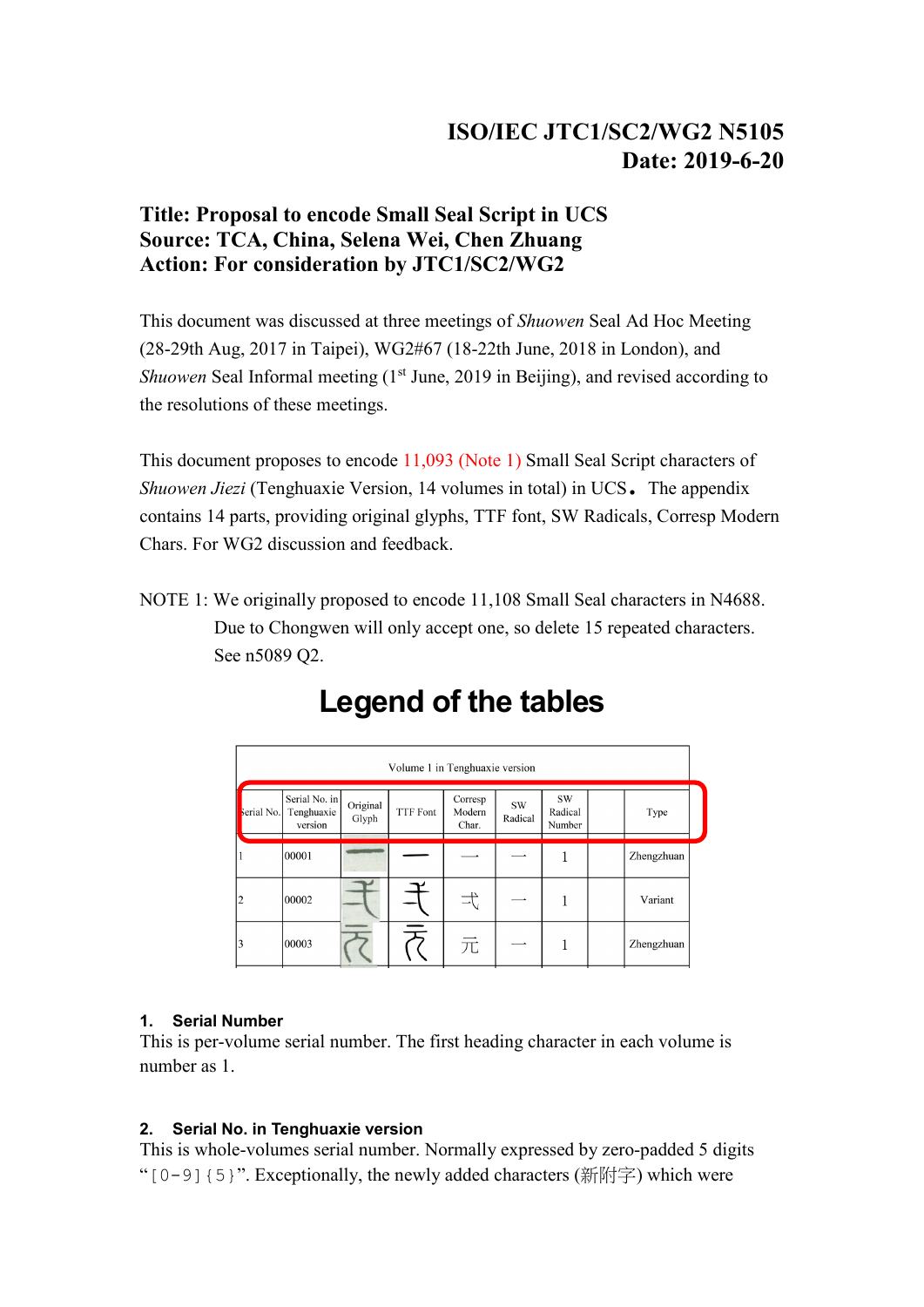introduced since Sung dynasty are expressed as " $[Xx]$ [0-9]{3}". The newly added characters l

| 92 | 00092 | e<br>Ng | 禫 | 示 | 3 | Zhengzhuan               |  |
|----|-------|---------|---|---|---|--------------------------|--|
| 93 | X001  | 福       |   | 示 | 3 | Newly added<br>character |  |
| 94 | X002  |         |   | 示 | 3 | Newly added<br>character |  |
| 95 | X003  |         |   | 示 | 3 | Newly added<br>character |  |
| 96 | X004  |         |   | 示 | 3 | Newly added<br>character |  |
| 97 | 00093 |         | 三 | 三 | 4 | Zhengzhuan               |  |

#### **3. Original glyph**

The scanned images of Tenghuaxie version of Shuowen Jiezi. Basically they are scanned image of 商務印書館 石印本 of Tenghuaxie version, but for the cases which it had wrong glyphs, the scanned image of original Tenghuaxie version.

#### **4. TTF font**

The proposed representative glyphs.

#### **5. Corresp. Modern Character**

CJK Unified Ideograph corresponding to the proposed Seal character. This is just for the informative data for easier access of this table. Other corresponding CJK Unified Ideograph could be found. The newly added characters (新附字) in the column is left as blank, if WG2 think those kind of information are needed, than we can add Corresp. Modern Character

#### **6. SW Radical**

CJK Unified Ideograph corresponding to the radical of the Seal character. For the alternative or variant characters listed after the representative Small Seal, this information is omitted.

#### **7. SW Radical Number**

The serial number for SW radical,  $1 \sim 540$ . For the alternative or variant characters listed after the representative Small Seal, this information is omitted.

#### **8. Type**

Shuowen Jiezi has 3 classes of the characters.